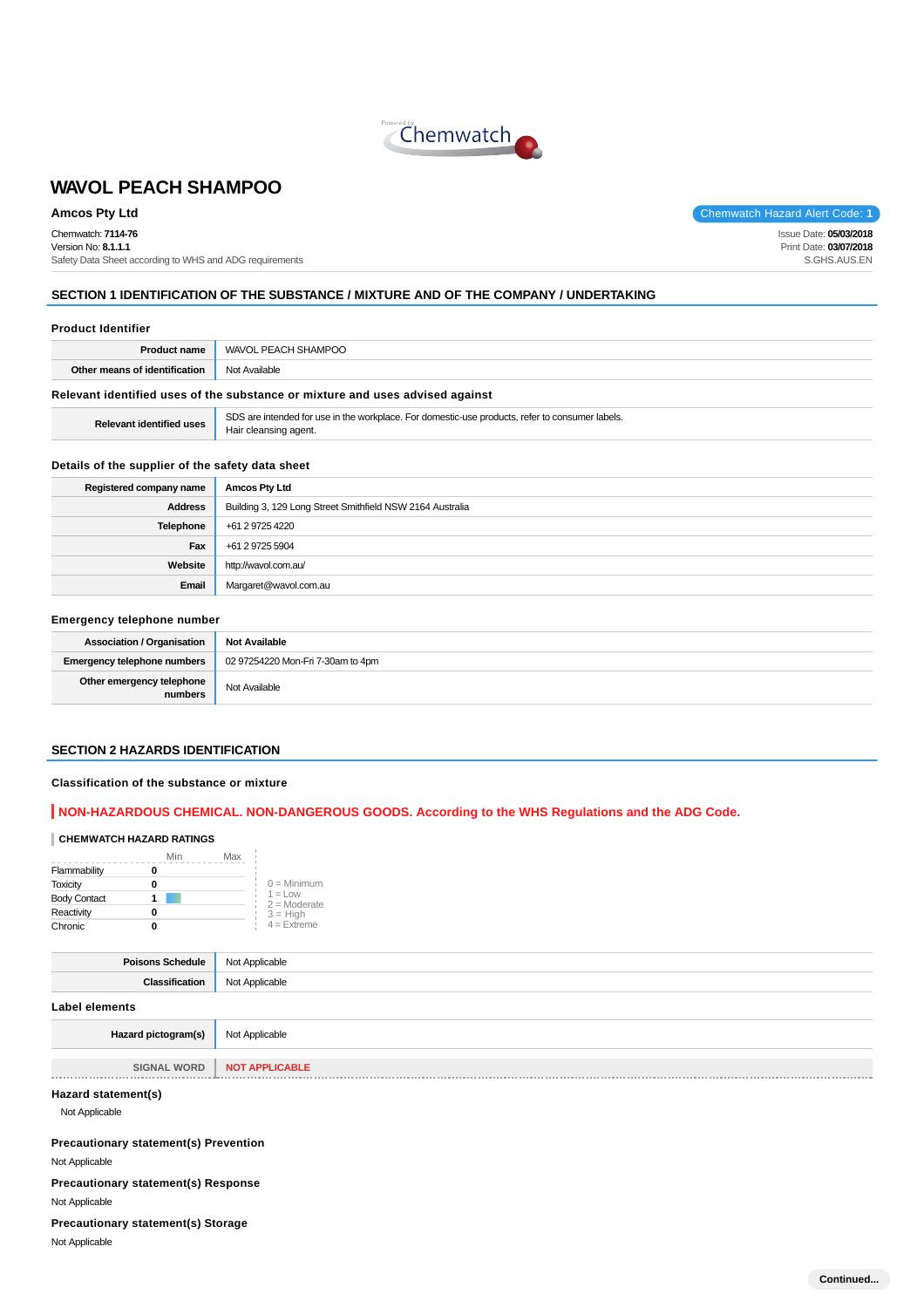#### **Precautionary statement(s) Disposal**

Not Applicable

# **SECTION 3 COMPOSITION / INFORMATION ON INGREDIENTS**

#### **Substances**

See section below for composition of Mixtures

#### **Mixtures**

| <b>CAS No</b> | %[weight] | Name                           |  |
|---------------|-----------|--------------------------------|--|
| Not Available | 100       | ingredients non hazardous      |  |
|               |           | Manufacturer has supplied full |  |
|               |           | ingredient information for     |  |
|               |           | CHEMWATCH assessment.          |  |

# **SECTION 4 FIRST AID MEASURES**

### **Description of first aid measures**

| <b>Eye Contact</b>  | If this product comes in contact with the eyes:<br>• Wash out immediately with fresh running water.<br>Ensure complete irrigation of the eye by keeping eyelids apart and away from eye and moving the eyelids by occasionally lifting the upper and lower lids.<br>► Seek medical attention without delay; if pain persists or recurs seek medical attention.<br>Removal of contact lenses after an eye injury should only be undertaken by skilled personnel.                                  |  |  |  |
|---------------------|--------------------------------------------------------------------------------------------------------------------------------------------------------------------------------------------------------------------------------------------------------------------------------------------------------------------------------------------------------------------------------------------------------------------------------------------------------------------------------------------------|--|--|--|
| <b>Skin Contact</b> | Concentrate and diluted solution is readily removed with water.<br>Abraded or broken skin should be washed carefully and thoroughly.<br>$\blacktriangleright$ Seek medical attention in event of irritation.                                                                                                                                                                                                                                                                                     |  |  |  |
| Inhalation          | If fumes, aerosols or combustion products are inhaled remove from contaminated area.<br>• Other measures are usually unnecessary.                                                                                                                                                                                                                                                                                                                                                                |  |  |  |
| Ingestion           | <b>If swallowed do NOT induce vomiting.</b><br>If vomiting occurs, lean patient forward or place on left side (head-down position, if possible) to maintain open airway and prevent aspiration.<br>• Observe the patient carefully.<br>► Never give liquid to a person showing signs of being sleepy or with reduced awareness; i.e. becoming unconscious.<br>• Give water to rinse out mouth, then provide liquid slowly and as much as casualty can comfortably drink.<br>Seek medical advice. |  |  |  |

# **Indication of any immediate medical attention and special treatment needed**

Treat symptomatically.

# **SECTION 5 FIREFIGHTING MEASURES**

# **Extinguishing media**

- There is no restriction on the type of extinguisher which may be used.
- Use extinguishing media suitable for surrounding area.

#### **Special hazards arising from the substrate or mixture**

| Fire Incompatibility           | None known                                                                                                                                                                                                                                                               |
|--------------------------------|--------------------------------------------------------------------------------------------------------------------------------------------------------------------------------------------------------------------------------------------------------------------------|
| <b>Advice for firefighters</b> |                                                                                                                                                                                                                                                                          |
| <b>Fire Fighting</b>           | • Use water delivered as a fine spray to control fire and cool adjacent area.<br>Do not approach containers suspected to be hot.<br>• Cool fire exposed containers with water spray from a protected location.<br>If safe to do so, remove containers from path of fire. |
| <b>Fire/Explosion Hazard</b>   | $\triangleright$ Non combustible.<br>• Not considered a significant fire risk, however containers may burn.                                                                                                                                                              |
| <b>HAZCHEM</b>                 | Not Applicable                                                                                                                                                                                                                                                           |

# **SECTION 6 ACCIDENTAL RELEASE MEASURES**

#### **Personal precautions, protective equipment and emergency procedures**

See section 8

### **Environmental precautions**

See section 12

# **Methods and material for containment and cleaning up**

|                     | Slippery when spilt.                                                        |
|---------------------|-----------------------------------------------------------------------------|
|                     | Clean up all spills immediately.                                            |
| <b>Minor Spills</b> | Avoid breathing vapours and contact with skin and eyes.                     |
|                     | Control personal contact with the substance, by using protective equipment. |
|                     | Contain and absorb spill with sand, earth, inert material or vermiculite.   |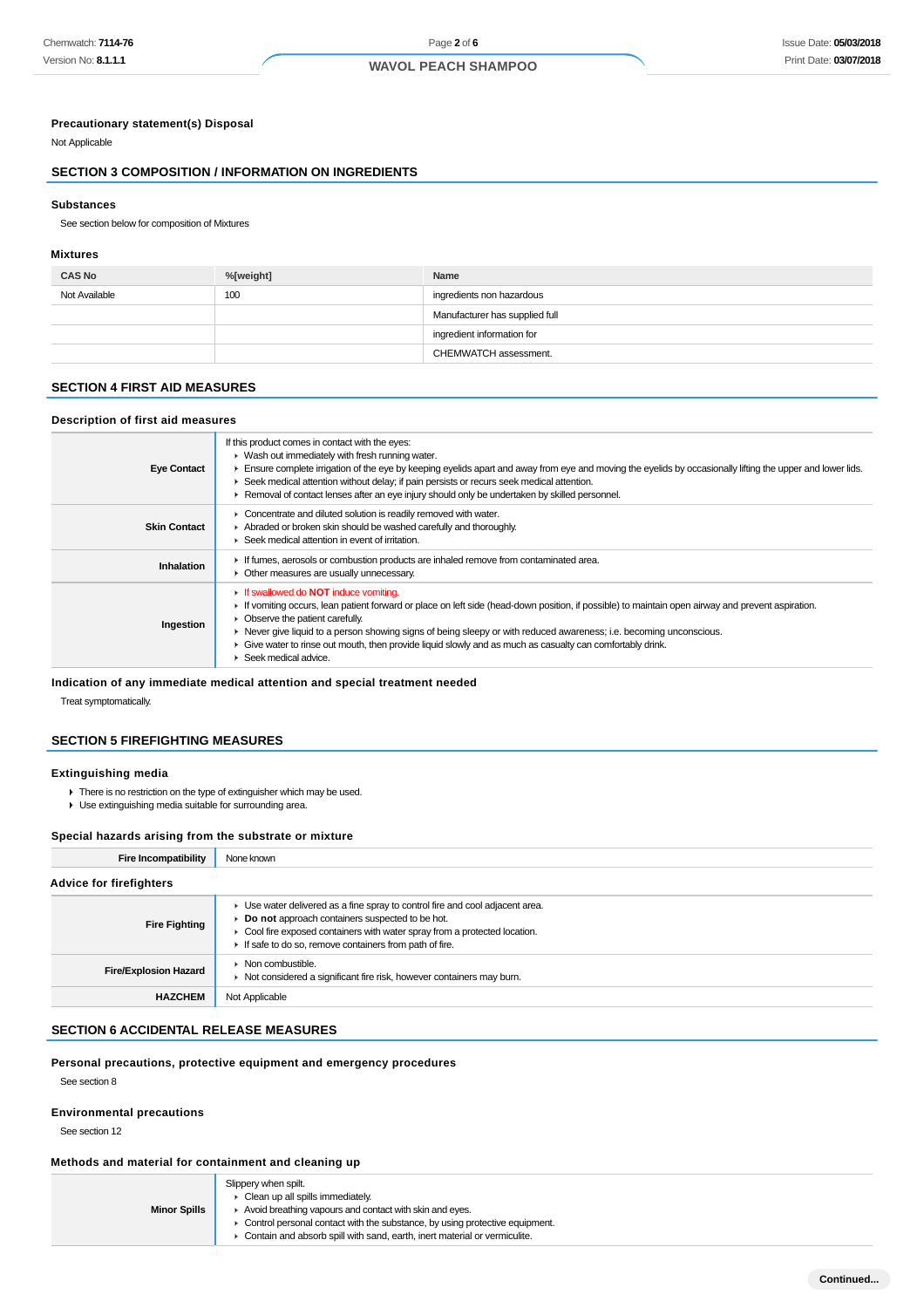| Slippery when spilt.<br>• Clear area of personnel and move upwind.<br>Alert Fire Brigade and tell them location and nature of hazard.<br><b>Major Spills</b><br>$\triangleright$ Control personal contact with the substance, by using protective equipment.<br>Prevent spillage from entering drains, sewers or water courses. |
|---------------------------------------------------------------------------------------------------------------------------------------------------------------------------------------------------------------------------------------------------------------------------------------------------------------------------------|
|---------------------------------------------------------------------------------------------------------------------------------------------------------------------------------------------------------------------------------------------------------------------------------------------------------------------------------|

Personal Protective Equipment advice is contained in Section 8 of the SDS.

# **SECTION 7 HANDLING AND STORAGE**

| Precautions for safe handling                                |                                                                                                                                                                                        |  |  |
|--------------------------------------------------------------|----------------------------------------------------------------------------------------------------------------------------------------------------------------------------------------|--|--|
| Safe handling                                                | Avoid contact with eyes.<br>Avoid physical damage to containers.<br>Wash hands with water after handling.                                                                              |  |  |
| Other information                                            | Store in original containers.<br>▶ Keep containers securely sealed.<br>Store in a cool, dry, well-ventilated area.<br>Store away from incompatible materials and foodstuff containers. |  |  |
| Conditions for safe storage, including any incompatibilities |                                                                                                                                                                                        |  |  |
| Suitable container                                           | Plastic container<br>• Check that containers are clearly labelled and free from leaks                                                                                                  |  |  |
| Storage incompatibility                                      | None known                                                                                                                                                                             |  |  |

# **SECTION 8 EXPOSURE CONTROLS / PERSONAL PROTECTION**

#### **Control parameters**

| OCCUPATIONAL EXPOSURE LIMITS (OEL)<br><b>INGREDIENT DATA</b><br>Not Available |                      |               |                     |               |
|-------------------------------------------------------------------------------|----------------------|---------------|---------------------|---------------|
| <b>EMERGENCY LIMITS</b>                                                       |                      |               |                     |               |
| Ingredient                                                                    | <b>Material name</b> | TEEL-1        | TEEL-2              | TEEL-3        |
| WAVOL PEACH SHAMPOO                                                           | Not Available        | Not Available | Not Available       | Not Available |
|                                                                               |                      |               |                     |               |
| Ingredient                                                                    | <b>Original IDLH</b> |               | <b>Revised IDLH</b> |               |
| ingredients non hazardous                                                     | Not Available        |               | Not Available       |               |

# **Exposure controls**

| Appropriate engineering<br>controls | None under normal operating conditions.<br>Provide adequate ventilation in warehouse or closed storage areas.                                                                                                                                                                                                                                                                 |
|-------------------------------------|-------------------------------------------------------------------------------------------------------------------------------------------------------------------------------------------------------------------------------------------------------------------------------------------------------------------------------------------------------------------------------|
| <b>Personal protection</b>          |                                                                                                                                                                                                                                                                                                                                                                               |
| Eye and face protection             | No special equipment for minor exposure i.e. when handling small quantities.<br>OTHERWISE:<br>Safety glasses with side shields.<br>• Contact lenses may pose a special hazard; soft contact lenses may absorb and concentrate irritants. A written policy document, describing the wearing<br>of lenses or restrictions on use, should be created for each workplace or task. |
| <b>Skin protection</b>              | See Hand protection below                                                                                                                                                                                                                                                                                                                                                     |
| Hands/feet protection               | No special equipment needed when handling small quantities.<br><b>OTHERWISE:</b> Wear general protective gloves, e.g. light weight rubber gloves.                                                                                                                                                                                                                             |
| <b>Body protection</b>              | See Other protection below                                                                                                                                                                                                                                                                                                                                                    |
| Other protection                    | No special equipment needed when handling small quantities                                                                                                                                                                                                                                                                                                                    |

#### **Recommended material(s)**

**GLOVE SELECTION INDEX**

Glove selection is based on a modified presentation of the:

 **"Forsberg Clothing Performance Index".**

 The effect(s) of the following substance(s) are taken into account in the **computergenerated** selection:

WAVOL PEACH SHAMPOO

| <b>Material</b>       | <b>CPI</b> |
|-----------------------|------------|
| <b>BUTYL</b>          | C          |
| <b>NATURAL RUBBER</b> | C          |
| <b>NEOPRENE</b>       | C          |
| <b>PVA</b>            | C          |
| <b>VITON</b>          | C          |

#### **Respiratory protection**

Type A-P Filter of sufficient capacity. (AS/NZS 1716 & 1715, EN 143:2000 & 149:2001, ANSI Z88 or national equivalent)

Selection of the Class and Type of respirator will depend upon the level of breathing zone contaminant and the chemical nature of the contaminant. Protection Factors (defined as the ratio of contaminant outside and inside the mask) may also be important.

| Required<br>minimum<br>protection factor | Maximum gas/vapour<br>concentration present in air<br>p.p.m. (by volume) | Half-face<br>Respirator         | <b>Full-Face</b><br>Respirator    |
|------------------------------------------|--------------------------------------------------------------------------|---------------------------------|-----------------------------------|
| up to 10                                 | 1000                                                                     | A-AUS/<br>Class1 P <sub>2</sub> | ۰                                 |
| up to 50                                 | 1000                                                                     | ۰                               | A-AUS /<br>Class 1 P <sub>2</sub> |
| up to 50                                 | 5000                                                                     | Airline *                       | ۰                                 |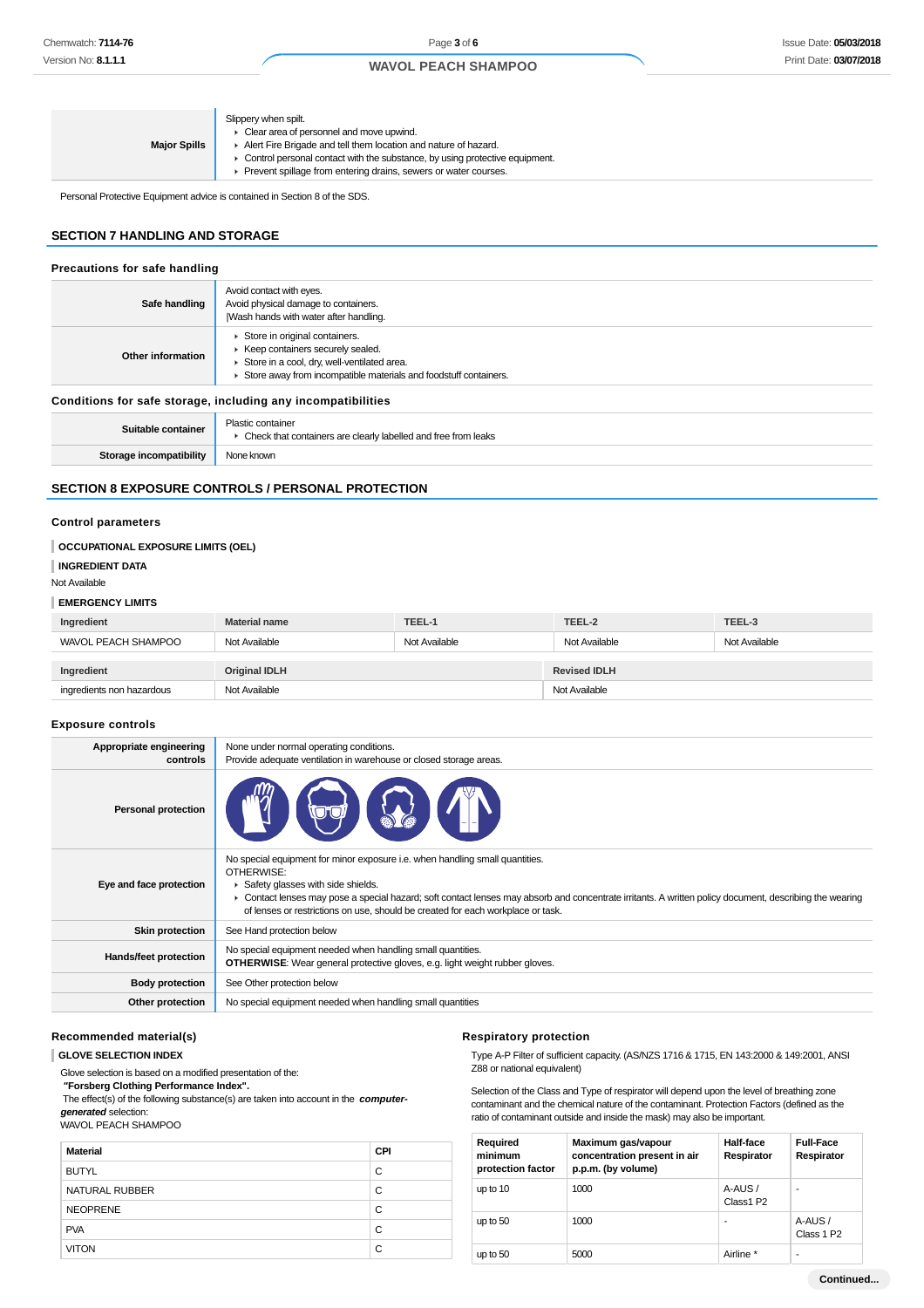Page **4** of **6**

# **WAVOL PEACH SHAMPOO**

\* CPI - Chemwatch Performance Index

A: Best Selection

B: Satisfactory; may degrade after 4 hours continuous immersion

C: Poor to Dangerous Choice for other than short term immersion

**NOTE**: As a series of factors will influence the actual performance of the glove, a final selection must be based on detailed observation. -

\* Where the glove is to be used on a short term, casual or infrequent basis, factors such as "feel" or convenience (e.g. disposability), may dictate a choice of gloves which might otherwise be unsuitable following long-term or frequent use. A qualified practitioner should be consulted.

# **SECTION 9 PHYSICAL AND CHEMICAL PROPERTIES**

#### **Information on basic physical and chemical properties**

Appearance **Pearled orange coloured viscous liquid with a pleasant peach perfume; mixes with water.** 

| <b>Physical state</b>                           | Liquid         | Relative density (Water = $1$ )            | 1.02           |
|-------------------------------------------------|----------------|--------------------------------------------|----------------|
| Odour                                           | Not Available  | Partition coefficient n-octanol /<br>water | Not Available  |
| Odour threshold                                 | Not Available  | Auto-ignition temperature (°C)             | Not Applicable |
| pH (as supplied)                                | 6.5            | Decomposition temperature                  | Not Available  |
| Melting point / freezing point<br>(°C)          | Not Available  | Viscosity (cSt)                            | Not Available  |
| Initial boiling point and boiling<br>range (°C) | Not Available  | Molecular weight (g/mol)                   | Not Applicable |
| Flash point (°C)                                | Not Applicable | <b>Taste</b>                               | Not Available  |
| <b>Evaporation rate</b>                         | Not Available  | <b>Explosive properties</b>                | Not Available  |
| Flammability                                    | Not Applicable | <b>Oxidising properties</b>                | Not Available  |
| Upper Explosive Limit (%)                       | Not Applicable | Surface Tension (dyn/cm or<br>$mN/m$ )     | Not Available  |
| Lower Explosive Limit (%)                       | Not Applicable | <b>Volatile Component (%vol)</b>           | Not Available  |
| Vapour pressure (kPa)                           | Not Available  | Gas group                                  | Not Available  |
| Solubility in water (g/L)                       | Miscible       | pH as a solution (1%)                      | Not Available  |
| Vapour density (Air = 1)                        | Not Available  | VOC g/L                                    | Not Available  |

#### **SECTION 10 STABILITY AND REACTIVITY**

| Reactivity                                   | See section 7                                                             |
|----------------------------------------------|---------------------------------------------------------------------------|
| <b>Chemical stability</b>                    | Product is considered stable and hazardous polymerisation will not occur. |
| <b>Possibility of hazardous</b><br>reactions | See section 7                                                             |
| <b>Conditions to avoid</b>                   | See section 7                                                             |
| Incompatible materials                       | See section 7                                                             |
| <b>Hazardous decomposition</b><br>products   | See section 5                                                             |

#### **SECTION 11 TOXICOLOGICAL INFORMATION**

#### **Information on toxicological effects**

| <b>Inhaled</b>             | Not normally a hazard due to non-volatile nature of product                                                                                                                                                                     |                                    |
|----------------------------|---------------------------------------------------------------------------------------------------------------------------------------------------------------------------------------------------------------------------------|------------------------------------|
| Ingestion                  | Considered an unlikely route of entry in commercial/industrial environments Ingestion may result in nausea, abdominal irritation, pain and vomiting                                                                             |                                    |
| <b>Skin Contact</b>        | Not considered an irritant through normal use. [The liquid may be slightly discomforting to the skin if exposure is prolonged.                                                                                                  |                                    |
| Eye                        | The liquid may produce eye discomfort causing temporary smarting and blinking.                                                                                                                                                  |                                    |
| Chronic                    | Principal route of exposure is usually by skin contact. The liquid may remove oils from the skin on prolonged or repeated contact.                                                                                              |                                    |
|                            |                                                                                                                                                                                                                                 |                                    |
| <b>WAVOL PEACH SHAMPOO</b> | <b>TOXICITY</b><br>Not Available                                                                                                                                                                                                | <b>IRRITATION</b><br>Not Available |
| Legend:                    | 1. Value obtained from Europe ECHA Registered Substances - Acute toxicity 2.* Value obtained from manufacturer's SDS. Unless otherwise specified<br>data extracted from RTECS - Register of Toxic Effect of chemical Substances |                                    |
|                            |                                                                                                                                                                                                                                 |                                    |
| <b>Acute Toxicity</b>      | Carcinogenicity                                                                                                                                                                                                                 |                                    |

| <b>Acute Toxicity</b>                       |   | Carcinogenicity                 |   |
|---------------------------------------------|---|---------------------------------|---|
| <b>Skin Irritation/Corrosion</b>            |   | Reproductivity                  | ◡ |
| <b>Serious Eye Damage/Irritation</b>        |   | <b>STOT - Single Exposure</b>   |   |
| <b>Respiratory or Skin</b><br>sensitisation | ◡ | <b>STOT - Repeated Exposure</b> | ◡ |

| up to 100 | 5000  | ٠ | A-2 P2    |
|-----------|-------|---|-----------|
| up to 100 | 10000 | ٠ | A-3 P2    |
| $100+$    |       |   | Airline** |

\* - Continuous Flow \*\* - Continuous-flow or positive pressure demand A(All classes) = Organic vapours, B AUS or B1 = Acid gasses, B2 = Acid gas or hydrogen

cyanide(HCN), B3 = Acid gas or hydrogen cyanide(HCN), E = Sulfur dioxide(SO2), G = Agricultural chemicals, K = Ammonia(NH3), Hg = Mercury, NO = Oxides of nitrogen, MB = Methyl bromide, AX = Low boiling point organic compounds(below 65 degC)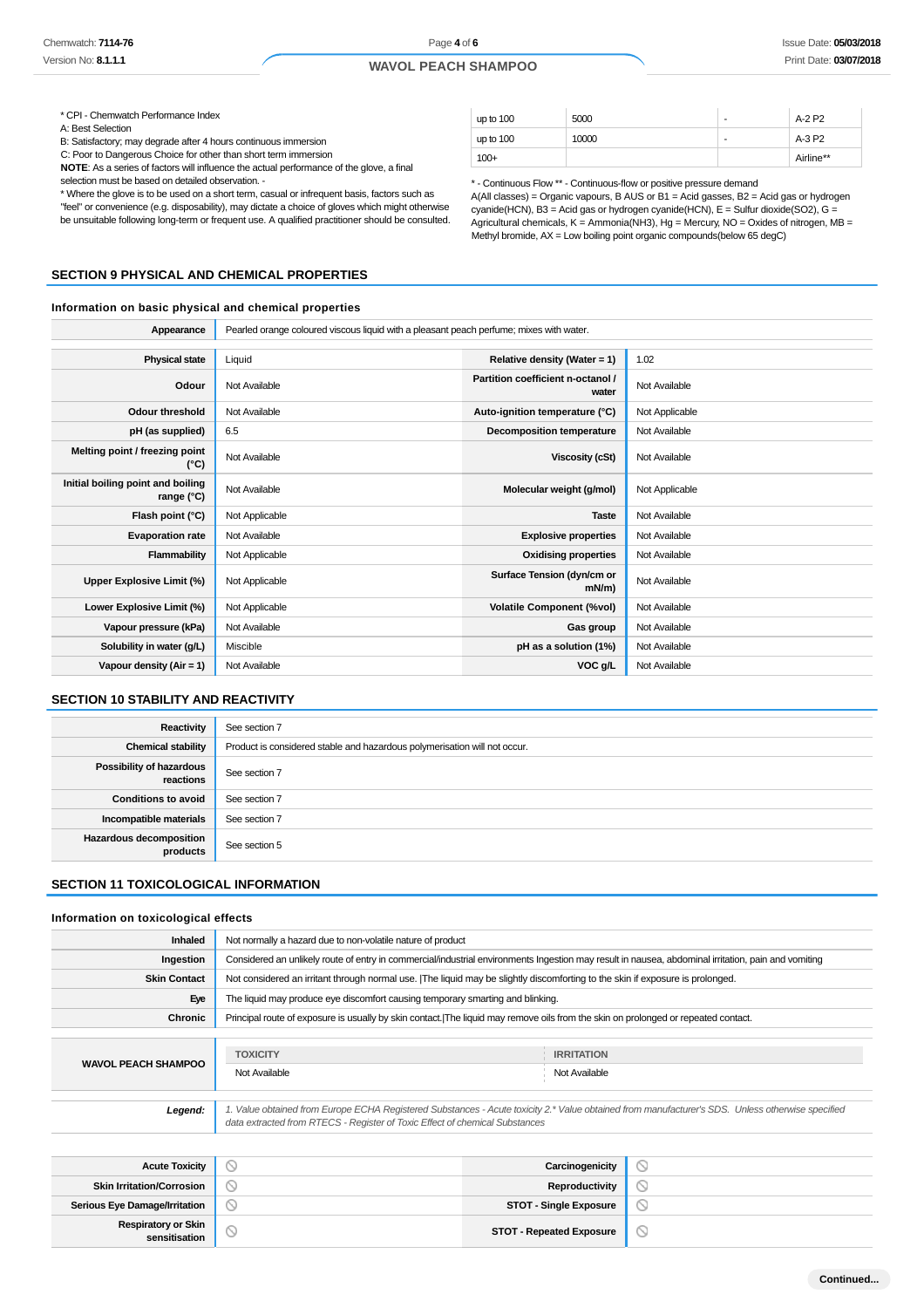**Mutagenicity Aspiration Hazard**

 $\circ$ 

Legend:  $\mathsf{X}$  – Data available but does not fill the criteria for classification  $\blacktriangleright$  – Data available to make classification

 $\bigcirc$  – Data Not Available to make classification

# **SECTION 12 ECOLOGICAL INFORMATION**

#### **Toxicity WAVOL PEACH SHAMPOO ENDPOINT TEST DURATION (HR) SPECIES VALUE SOURCE** Not Available Not Available Not Available Not Available Not Available **Legend:** Extracted from 1. IUCLID Toxicity Data 2. Europe ECHA Registered Substances - Ecotoxicological Information - Aquatic Toxicity 3. EPIWIN Suite V3.12 (QSAR) - Aquatic Toxicity Data (Estimated) 4. US EPA, Ecotox database - Aquatic Toxicity Data 5. ECETOC Aquatic Hazard Assessment Data 6. NITE (Japan) - Bioconcentration Data 7. METI (Japan) - Bioconcentration Data 8. Vendor Data

#### **Persistence and degradability**

| Ingredient                       | Persistence: Water/Soil               | Persistence: Air                      |
|----------------------------------|---------------------------------------|---------------------------------------|
|                                  | No Data available for all ingredients | No Data available for all ingredients |
|                                  |                                       |                                       |
| <b>Bioaccumulative potential</b> |                                       |                                       |
| Ingredient                       | <b>Bioaccumulation</b>                |                                       |
|                                  | No Data available for all ingredients |                                       |
|                                  |                                       |                                       |
| Mobility in soil                 |                                       |                                       |
| Ingredient                       | <b>Mobility</b>                       |                                       |
|                                  | No Data available for all ingredients |                                       |

# **SECTION 13 DISPOSAL CONSIDERATIONS**

#### **Waste treatment methods**

| Recycle wherever possible or consult manufacturer for recycling options.<br>• Consult State Land Waste Management Authority for disposal.<br><b>Product / Packaging disposal</b><br>Bury residue in an authorised landfill.<br>Recycle containers if possible, or dispose of in an authorised landfill. |
|---------------------------------------------------------------------------------------------------------------------------------------------------------------------------------------------------------------------------------------------------------------------------------------------------------|
|---------------------------------------------------------------------------------------------------------------------------------------------------------------------------------------------------------------------------------------------------------------------------------------------------------|

# **SECTION 14 TRANSPORT INFORMATION**

#### **Labels Required**

|            | <b>NC</b><br>$\sim$ |
|------------|---------------------|
| __________ |                     |

**Land transport (ADG): NOT REGULATED FOR TRANSPORT OF DANGEROUS GOODS**

**Air transport (ICAO-IATA / DGR): NOT REGULATED FOR TRANSPORT OF DANGEROUS GOODS**

**Sea transport (IMDG-Code / GGVSee): NOT REGULATED FOR TRANSPORT OF DANGEROUS GOODS**

**Transport in bulk according to Annex II of MARPOL and the IBC code**

Not Applicable

## **SECTION 15 REGULATORY INFORMATION**

# **Safety, health and environmental regulations / legislation specific for the substance or mixture**

## **National Inventory Status**

| <b>National Inventory</b>     | <b>Status</b> |
|-------------------------------|---------------|
| Australia - AICS              | $\checkmark$  |
| Canada - DSL                  | $\checkmark$  |
| Canada - NDSL                 | $\checkmark$  |
| China - IECSC                 | $\checkmark$  |
| Europe - EINEC / ELINCS / NLP | Y             |
| Japan - ENCS                  | $\checkmark$  |
| Korea - KECI                  | $\checkmark$  |
| New Zealand - NZIoC           | $\checkmark$  |